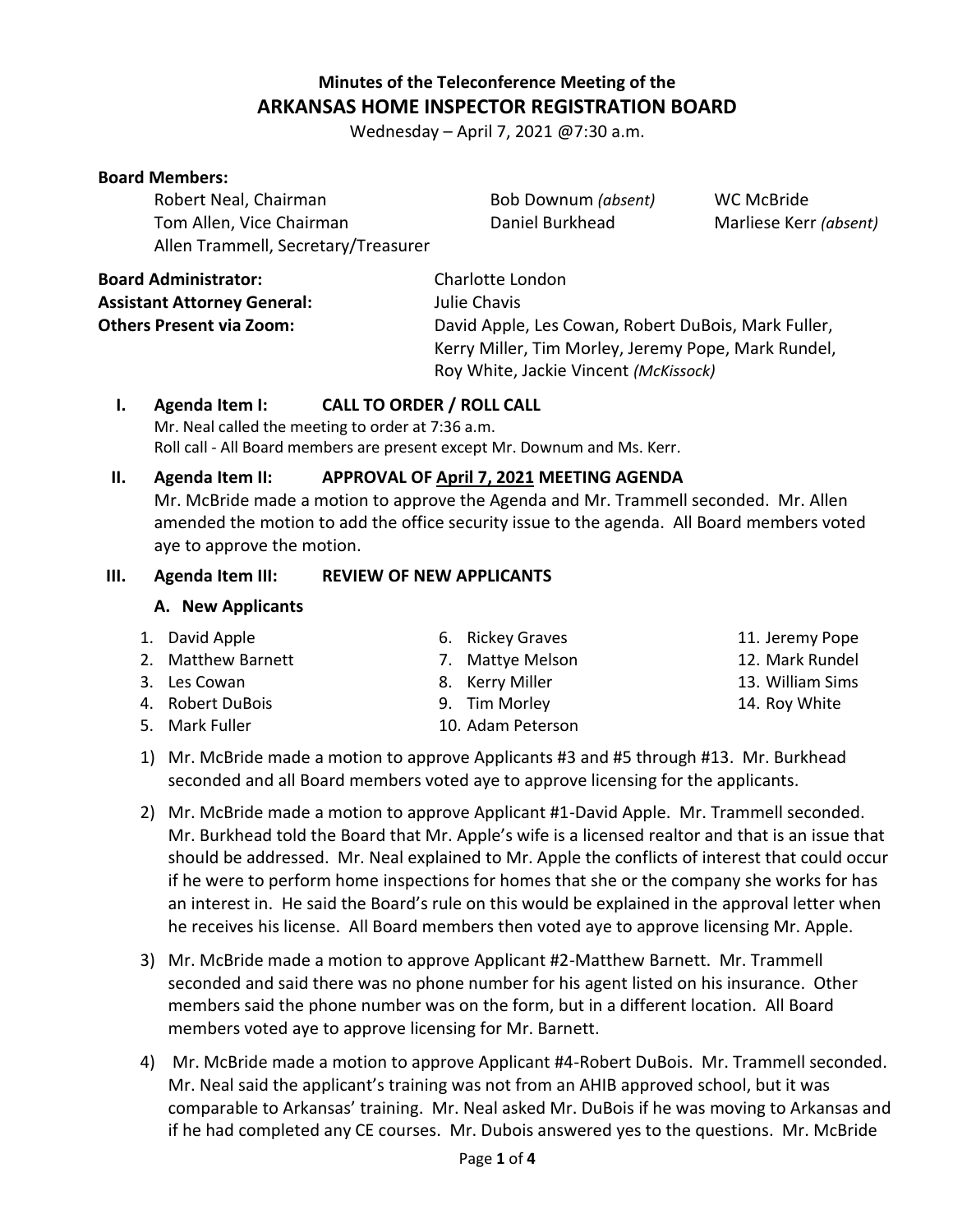amended his motion to include the Board reviewing his CE courses and submitting three (3) feepaid home inspection reports. Mr. Trammell asked if the applicant could just complete 8 hours of AHIB approved classroom CE. Other members agreed to the applicant providing proof of his completion of 8 hours of CE. Mr. Neal asked Mr. Burkhead if he would review the applicants CE once he completes it and Mr. Burkhead said that he would. Mr. Neal told Mr. DuBois that once he submits his certificate of completion, his home inspectors license will be issued to him. All Board members then voted aye to approve Mr. DuBois for licensing once he has completed 8 hours of an AHIB Approved CE course.

5) Mr. McBride made a motion to approve Applicant #14-Roy White. Mr. Trammell seconded. Mr. Neal asked Mr. White about the number of hours his training was in-classroom and the number of hours completed online. Mr. White told the Board the number of training hours he had completed and 64 hours were in-classroom. Mr. Allen said it should not be left up to the Board to go through Mr. White's courses to determine if the courses he has taken are comparable to Arkansas' training. He said the applicant should complete an AHIB approved 80- hour classroom course. Mr. Burkhead said he should take an additional 16 hours inclassroom to bring his total classroom hours up to 80. All Board members voted nay to deny approval of a license to Mr. White.

# **IV. Agenda Item IV: 2021 REGISTRATION RENEWALS**

1. Mark Callahan

3. Roy Goodwin, Jr.

2. Jeff Daniel

- 4. Michael Pirnique
- 1) Mr. McBride made a motion to approve renewal of Mr. Callahan's license. Mr. Trammell seconded. All Board members voted nay to deny renewal of the license because Mr. Callahan had not completed any CE courses.
- 2) Jeff Daniel 3) Roy Goodwin, Jr. 4) Michael Pirnique

Mr. McBride made a motion to approve renewal of licenses for Mr. Daniel, Mr. Goodwin and Mr. Pirnique. Mr. Trammell seconded and all Board members voted aye to approve the license renewals.

# **V. Agenda Item V: CONTINUING EDUCATION / PRE-REGISTRATION COURSES**

# **A. CONTINUING EDUCATION**

1. **McKissock 100% Education** – (38) CE Courses – #1 through #20 are online CE courses and #21 through #38 are online correspondence CE courses.

Ms. Jackie Vincent, from McKissock participated in the meeting to answer any questions the Board had about their CE courses.

Mr. McBride made a motion to approve all of the CE courses except #13-Metes and Bounds. Mr. Burkhead seconded. Mr. Neal asked Ms. Vincent if the correspondence courses were given online and she said they are. He asked her to explain the difference between regular online courses and online correspondence courses. She said the main difference is that the course materials for correspondence courses can be read online or printed and read offline. The student can log into their account when they are ready to take the exam. For online courses, the exam and all of the course materials must be read online while logged on.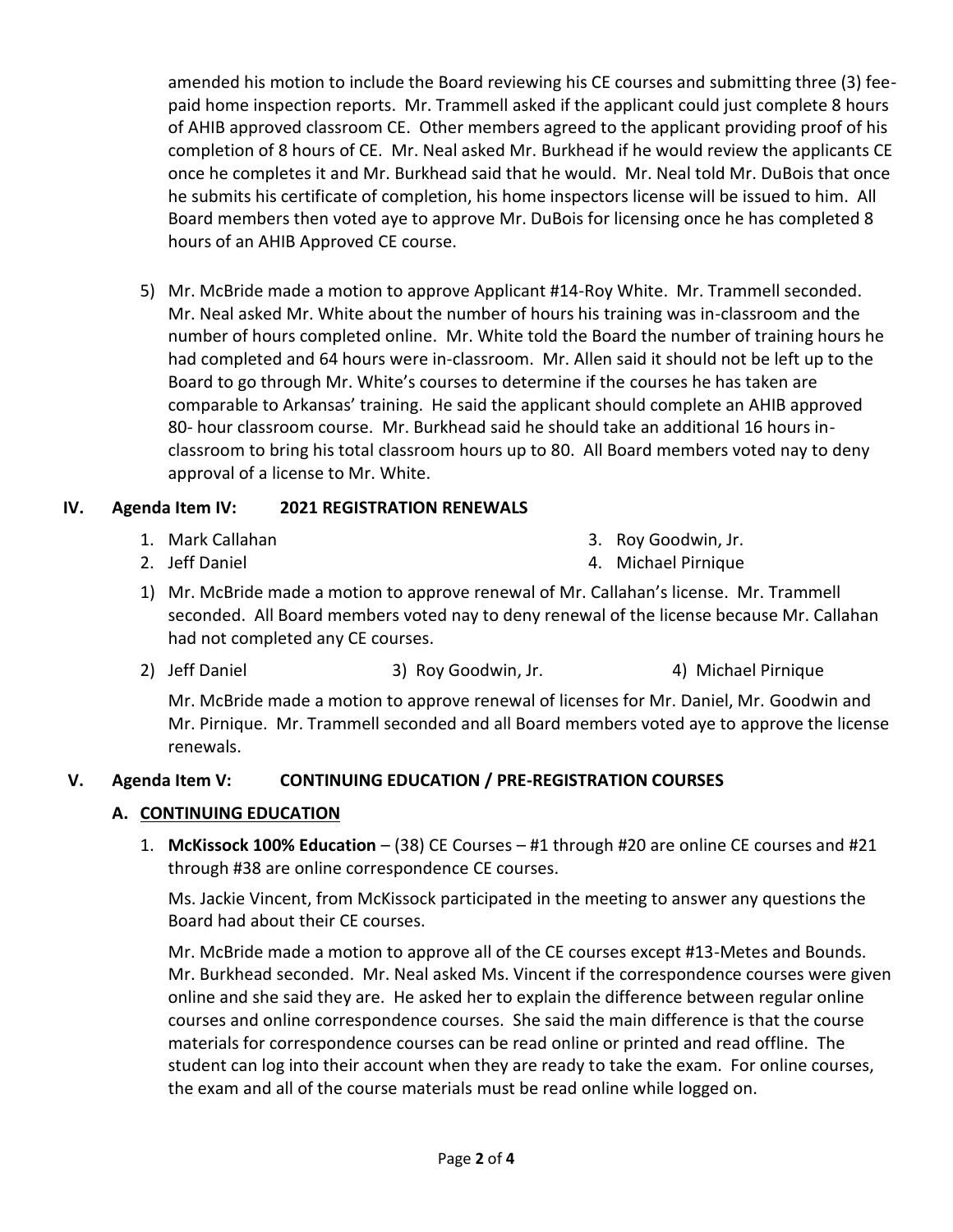All of the Board members voted aye to approve all of McKissock's CE courses except for #13- Metes and Bounds.

|                | <b>McKissock 100% Education</b>                                       |                |  |  |
|----------------|-----------------------------------------------------------------------|----------------|--|--|
| No.            | <b>ONLINE CE COURSE NAME</b>                                          |                |  |  |
| 1              | Conventional Heating & Cooling Inspections                            | 6              |  |  |
| $\overline{2}$ | Exterior Inspections: Siding, Garages and Carports                    | 3              |  |  |
| 3              | Fireplace Inspections                                                 | $\sqrt{2}$     |  |  |
| 4              | Framing Inspections: Floors, Walls and Roof                           | 3              |  |  |
| 5              | Home Inspection: Getting Started & Creating an Inspection Report      | 1.5            |  |  |
| 6              | <b>Inspecting Water Heaters</b>                                       | $\overline{2}$ |  |  |
| 7              | <b>Inspection of Foundations</b>                                      | $\overline{2}$ |  |  |
| 8              | <b>Inspection of Plumbing Systems</b>                                 | $\overline{2}$ |  |  |
| 9              | Interior Inspections                                                  | 1              |  |  |
| 10             | Introduction to Inspecting Built-In Appliances                        | 1              |  |  |
| 11             | Introduction to Inspecting Cooling Systems                            | 1              |  |  |
| 12             | Introduction to Inspecting Heating Systems                            | $\overline{2}$ |  |  |
| 13             | Metes and Bounds                                                      | $\overline{2}$ |  |  |
| 14             | <b>Pests and Environmental Hazards</b>                                | 1              |  |  |
| 15             | Pool, Spa and Sauna Inspections                                       | 1              |  |  |
| 16             | <b>Structural Home Inspections</b>                                    | $\overline{2}$ |  |  |
| 17             | The Components of Electrical Systems                                  | $\sqrt{2}$     |  |  |
| 18             | The Importance of Insulation                                          | 1              |  |  |
| 19             | Understanding the Anatomy of Construction Defects                     | $\overline{2}$ |  |  |
| 20             | Water Management: Proper Grading & Drainage Slopes of Foundations     | 1              |  |  |
|                |                                                                       |                |  |  |
| 21             | Interior Inspections                                                  | 1              |  |  |
| 22             | Introduction to Inspecting Built-In Appliances                        | 1              |  |  |
| 23             | <b>Pests and Environmental Hazards</b>                                | 1              |  |  |
| 24             | Home Inspection: Getting Started and Creating an Inspection Report    | 1              |  |  |
| 25             | The Importance of Insulation                                          | 1              |  |  |
| 26             | Inspection of Foundations                                             | $\overline{2}$ |  |  |
| 27             | <b>Inspection of Plumbing Systems</b>                                 | $\overline{2}$ |  |  |
| 28             | The Components of Electrical Systems                                  | 2              |  |  |
| 29             | Fireplace Inspections                                                 | $\overline{2}$ |  |  |
| 30             | Framing Inspections: Floors, Walls and Roof                           | 3              |  |  |
| 31             | Conventional Heating and Cooling Inspections                          | 6              |  |  |
| 32             | Exterior Inspections: Siding, Garages and Carports                    | 3              |  |  |
| 33             | <b>Inspecting Water Heaters</b>                                       | $\overline{2}$ |  |  |
| 34             | Introduction to Inspecting Cooling Systems                            | 1              |  |  |
| 35             | Introduction to Inspecting Heating Systems                            | $\overline{2}$ |  |  |
| 36             | Pool, Spa and Sauna Inspections                                       | 1              |  |  |
| 37             | <b>Structural Home Inspections</b>                                    | $\overline{2}$ |  |  |
| 38             | Water Management: Proper Grading and Drainage Slopes from Foundations | 1              |  |  |